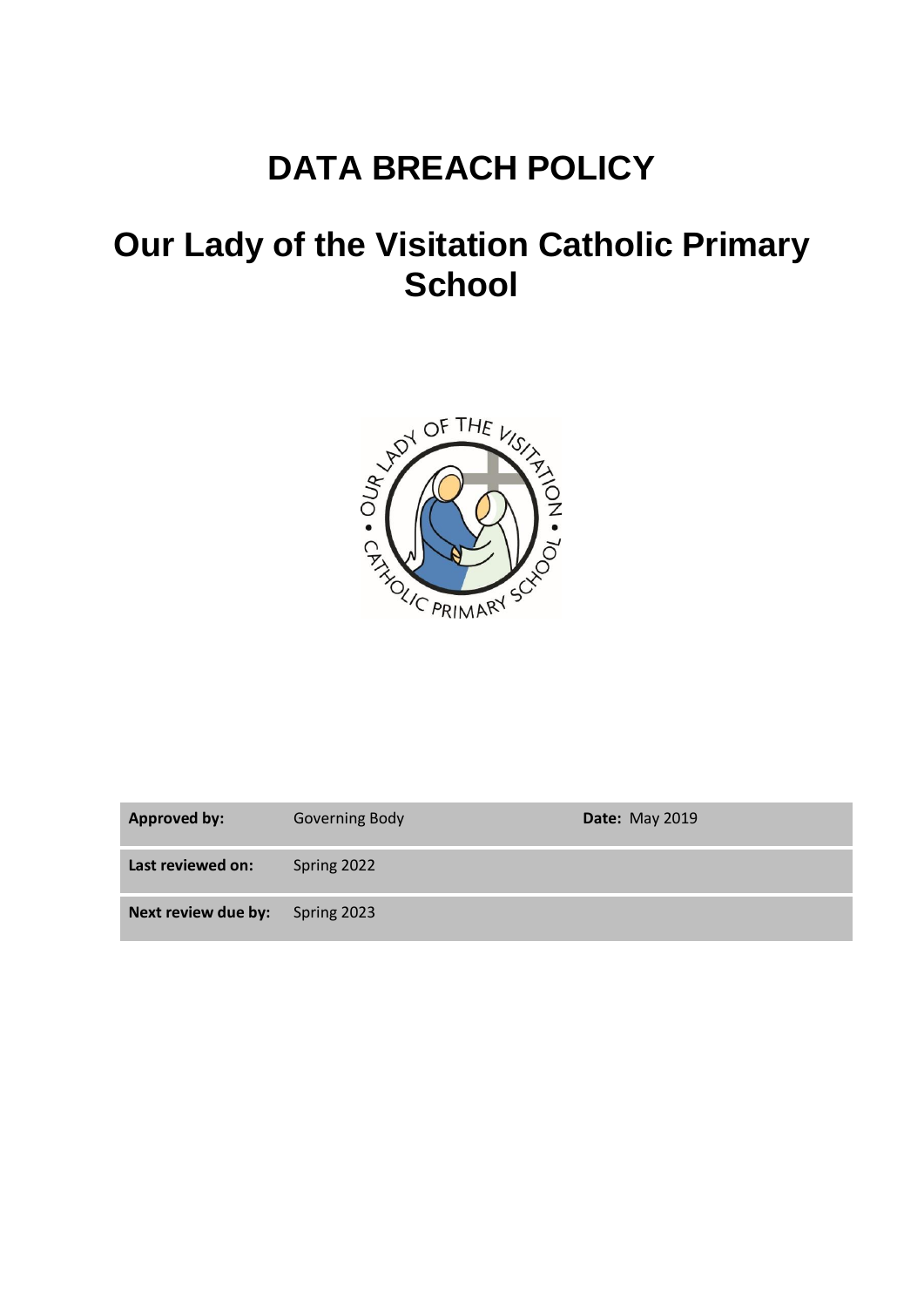## **DATA BREACH POLICY**

The General Data Protection Regulation (GDPR) aims to protect the rights of individuals about whom data is obtained, stored, processed or supplied and requires that organisations take appropriate security measures against unauthorised access, alteration, disclosure or destruction of personal data.

The GDPR places obligations on staff to report actual or suspected data breaches and our procedure for dealing with breaches is set out below. All members of staff are required to familiarise themselves with its content and comply with the provisions contained in it. Training will be provided to all staff to enable them to carry out their obligations within this policy.

Data Processors will be provided with a copy of this policy and will be required to notify the School of any data breach without undue delay after becoming aware of the data breach. Failure to do so may result in a breach to the terms of the processing agreement.

Breach of this policy will be treated as a disciplinary offence which may result in disciplinary action under the School's Disciplinary Policy and Procedure up to and including summary dismissal depending on the seriousness of the breach.

This policy does not form part of any individual's terms and conditions of employment with the School and is not intended to have contractual effect. Changes to data protection legislation will be monitored and further amendments may be required to this policy in order to remain compliant with legal obligations.

## **Definitions**

#### **Personal Data**

Personal data is any information relating to an individual where the individual can be identified (directly or indirectly) from that data alone or in combination with other identifiers we possess or can reasonably access. This includes special category data and pseudonymised personal data but excludes anonymous data or data that has had the identity of an individual permanently removed.

Personal data can be factual (for examples a name, email address, location or date of birth) or an opinion about that person's actions or behaviour.

Personal data will be stored either electronically or as part of a structured manual filing system in such a way that it can be retrieved automatically by reference to the individual or criteria relating to that individual.

#### **Special Category Data**

Previously termed "Sensitive Personal Data", Special Category Data is similar by definition and refers to data concerning an individual's racial or ethnic origin, political or religious beliefs, trade union membership, physical and mental health, sexuality, biometric or genetic data and personal data relating to criminal offences and convictions.

#### **Personal Data Breach**

A personal data breach is a breach of security leading to the accidental or unlawful destruction, loss, alteration, unauthorised disclosure of, or access to, personal data or special category data transmitted, stored or otherwise processed.

#### **Data Subject**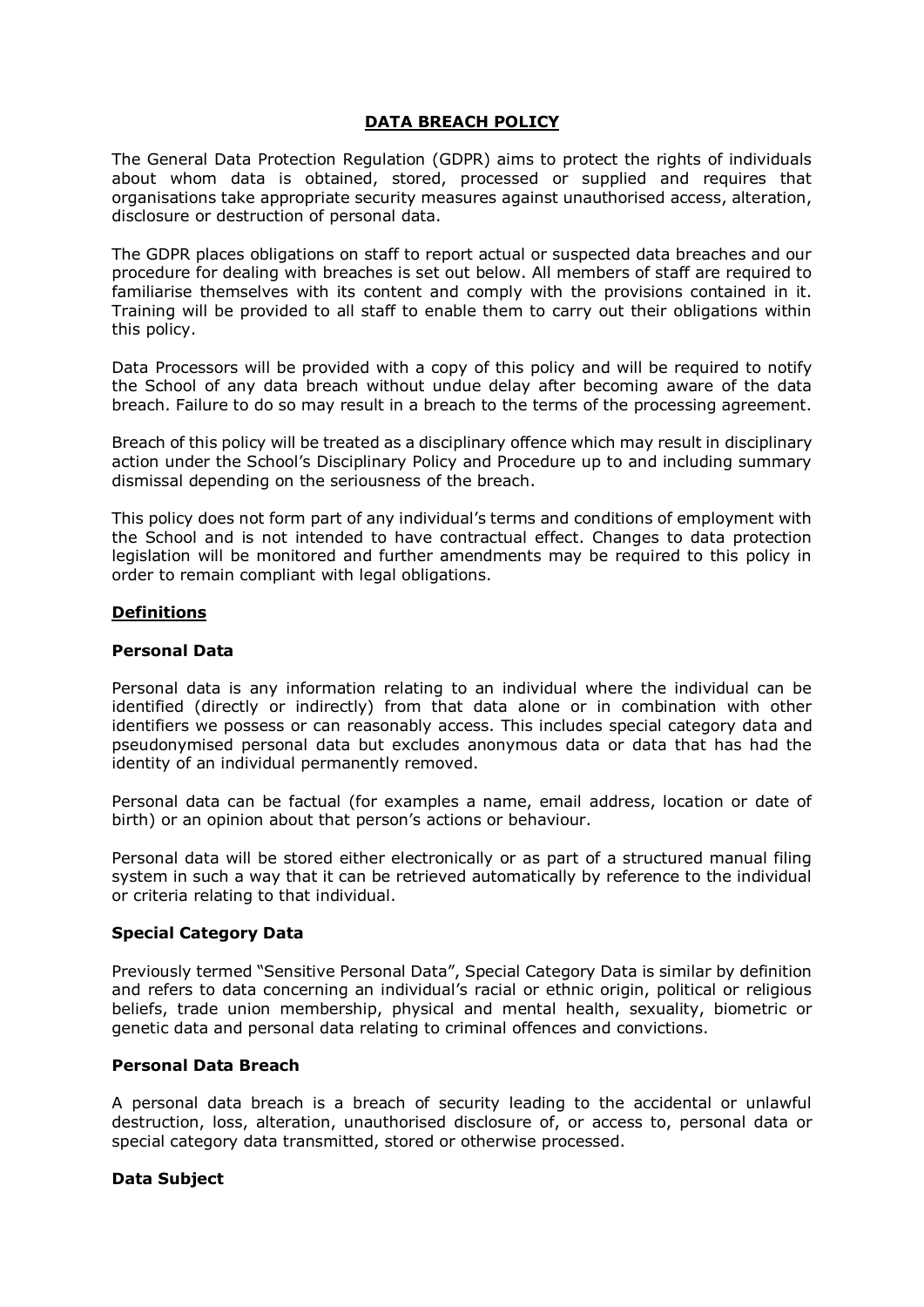Person to whom the personal data relates.

## **ICO**

ICO is the Information Commissioner's Office, the UK's independent regulator for data protection and information.

## **Responsibility**

Kathleen Coll has overall responsibility for breach notification within the School. They are responsible for ensuring breach notification processes are adhered to by all staff and are the designated point of contact for personal data breaches.

In the absence of Kathleen Coll, please do contact Clare O'Mahony.

The Data Protection Officer (DPO) is responsible for overseeing this policy and developing data-related policies and guidelines.

Please contact the DPO with any questions about the operation of this policy or the GDPR or if you have any concerns that this policy is not being or has not been followed.

The DPO's contact details are set out below: -

Data Protection Officer: Judicium Consulting Limited Address: 72 Cannon Street, London, EC4N 6AE Email: [dataservices@judicium.com](mailto:dataservices@judicium.com) Web: www.judiciumeducation.co.uk Telephone: 0203 326 9174 Lead Contact: Craig Stilwell

#### **Security and Data-Related Policies**

Staff should refer to the following policies that are related to this data protection policy: - Security Policy which sets out the School's guidelines and processes on keeping personal data secure against loss and misuse.

Data Protection Policy which sets out the School's obligations under GDPR about how they process personal data.

These policies are also designed to protect personal data and can be found in  $T:\1$ . A. CORE DOCUMENTS\Policies\GDPR, on the school website or by request from the school office.

#### **Data Breach Procedure**

#### **What Is A Personal Data Breach?**

A personal data breach is a breach of security leading to the accidental or unlawful destruction, loss, alteration, unauthorised disclosure of, or access to, personal data or special category data transmitted, stored or otherwise processed.

Examples of a data breach could include the following (but are not exhaustive): -

- Loss or theft of data or equipment on which data is stored, for example loss of a laptop or a paper file (this includes accidental loss);
- Inappropriate access controls allowing unauthorised use;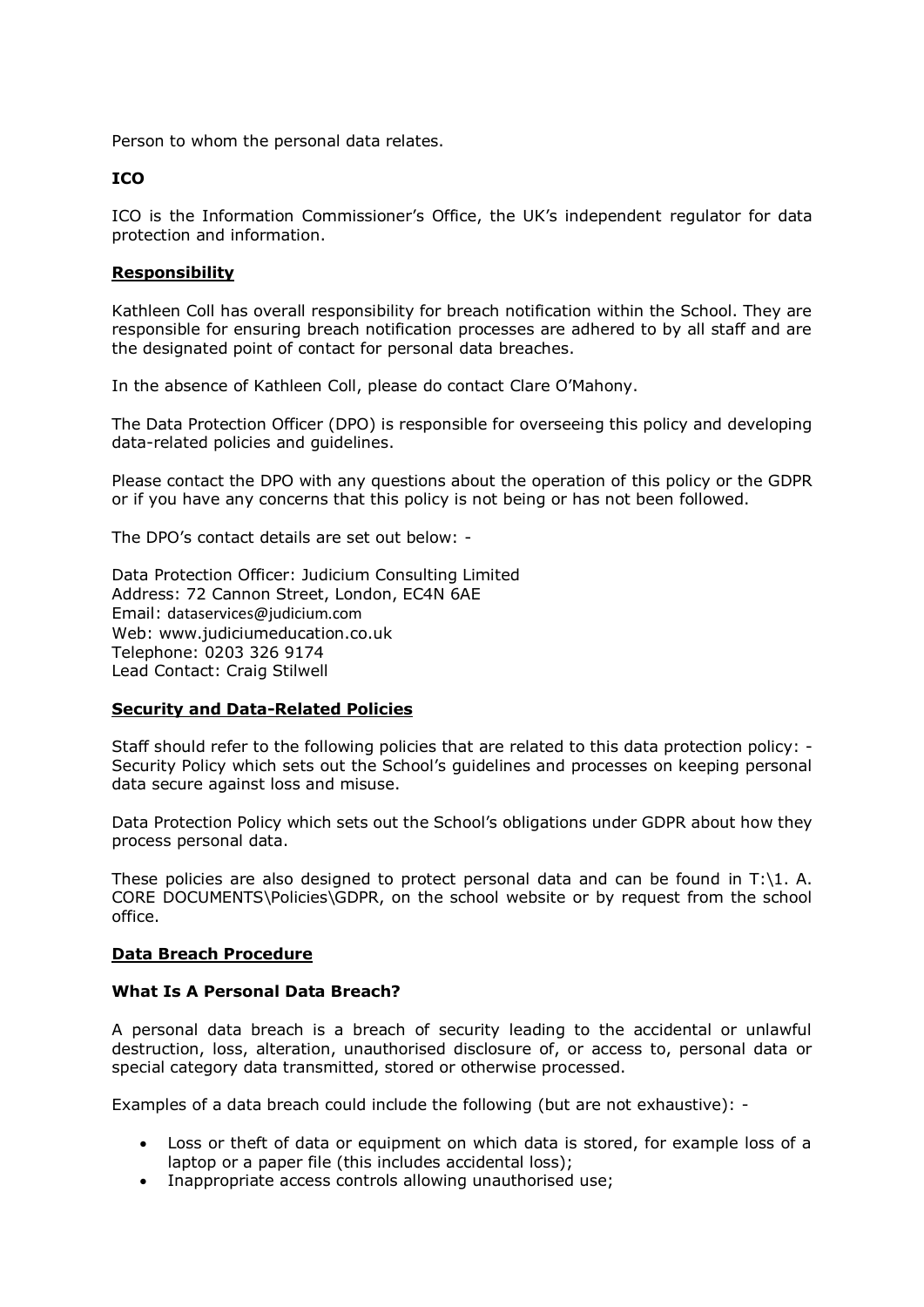- Equipment failure;
- Human error (for example sending an email or SMS to the wrong recipient);
- Unforeseen circumstances such as a fire or flood;
- Hacking, phishing and other "blagging" attacks where information is obtained by deceiving whoever holds it.

## **When Does It Need To Be Reported?**

The School must notify the ICO of a data breach where it is likely to result in a risk to the rights and freedoms of individuals. This means that the breach needs to be more than just losing personal data and if unaddressed the breach is likely to have a significant detrimental effect on individuals.

Examples of where the breach may have a significant effect includes: -

- potential or actual discrimination;
- potential or actual financial loss;
- potential or actual loss of confidentiality;
- risk to physical safety or reputation;
- exposure to identity theft (for example through the release of non-public identifiers such as passport details);
- the exposure of the private aspect of a person's life becoming known by others.

If the breach is likely to result in a high risk to the rights and freedoms of individuals then the individuals must also be notified directly.

## **Reporting A Data Breach**

If you know or suspect a personal data breach has occurred or may occur which meets the criteria above, you should: -

- Complete a data breach report form (which can be obtained from [Clare O'Mahony;
- Email the completed form to [Kathleen Coll.

Where appropriate, you should liaise with your line manager about completion of the data report form. Breach reporting is encouraged throughout the School and staff are expected to seek advice if they are unsure as to whether the breach should be reported and/or could result in a risk to the rights and freedom of individuals. They can seek advice from their line manager, Kathleen Coll or the DPO.

Once reported, you should not take any further action in relation to the breach. In particular you must not notify any affected individuals or regulators or investigate further. Kathleen Coll will acknowledge receipt of the data breach report form and take appropriate steps to deal with the report in collaboration with the DPO.

## **Managing and Recording The Breach**

On being notified of a suspected personal data breach, Kathleen Coll will notify the DPO. Collectively they will take immediate steps to establish whether a personal data breach has in fact occurred. If so they will take steps to:-

- Where possible, contain the data breach;
- As far as possible, recover, rectify or delete the data that has been lost, damaged or disclosed;
- Assess and record the breach in the School's data breach register;
- Notify the ICO where required;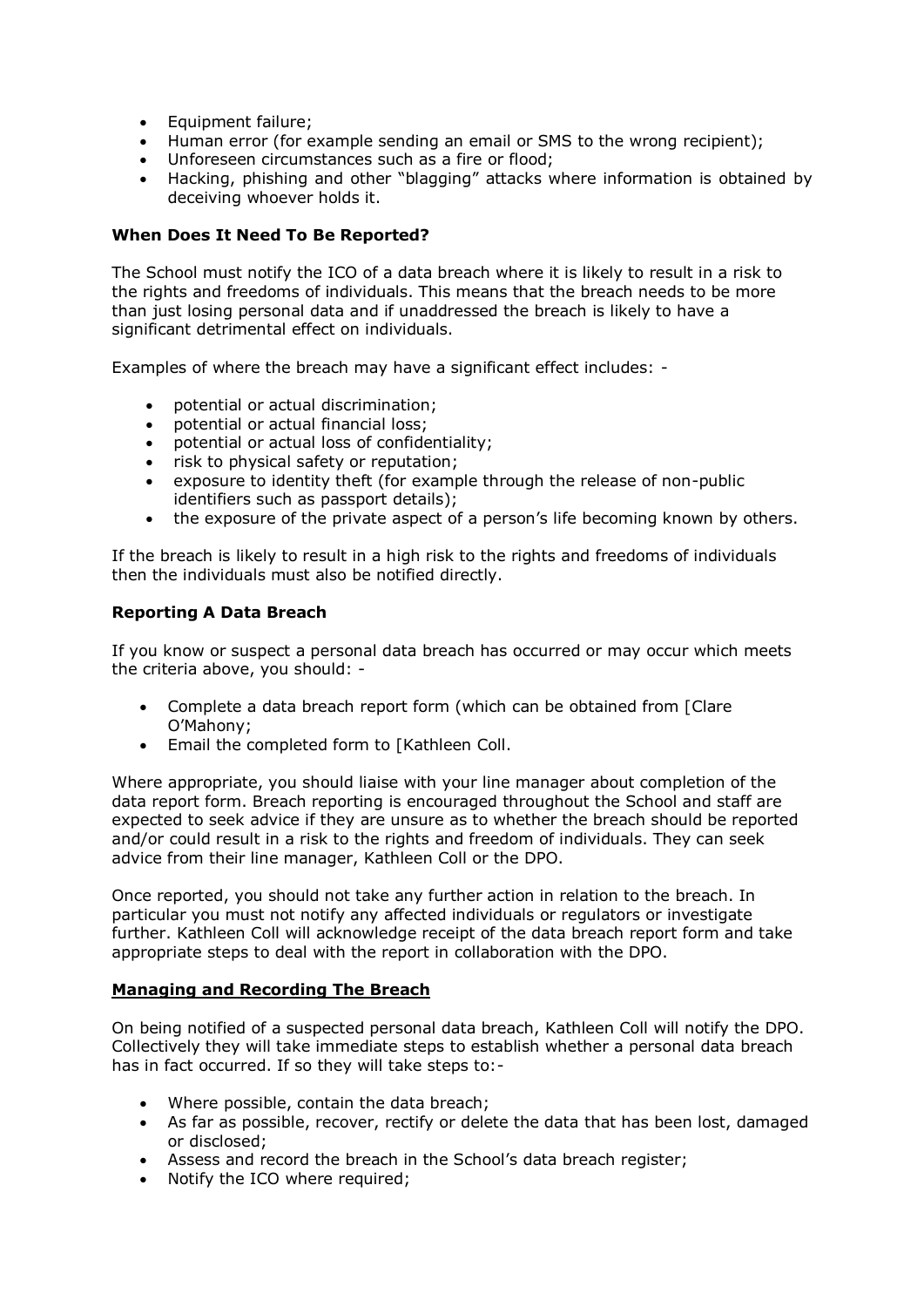- Notify data subjects affected by the breach if required;
- Notify other appropriate parties to the breach;
- Take steps to prevent future breaches.

## **Notifying the ICO**

Kathleen Coll will notify the ICO when a personal data breach has occurred which is likely to result in a risk to the rights and freedoms of individuals.

This will be done without undue delay and, where possible, within 72 hours of becoming aware of the breach. The 72 hours deadline is applicable regardless of school holidays (I.e. it is not 72 working hours). If the School are unsure of whether to report a breach, the assumption will be to report it.

Where the notification is not made within 72 hours of becoming aware of the breach, written reasons will be recorded as to why there was a delay in referring the matter to the ICO.

## **Notifying Data Subjects**

Where the data breach is likely to result in a high risk to the rights and freedoms of data subjects, Kathleen Coll will notify the affected individuals without undue delay including the name and contact details of the DPO and ICO, the likely consequences of the data breach and the measures the School have (or intended) to take to address the breach.

When determining whether it is necessary to notify individuals directly of the breach, Kathleen Coll will co-operate with and seek guidance from the DPO, the ICO and any other relevant authorities (such as the police).

If it would involve disproportionate effort to notify the data subjects directly (for example, by not having contact details of the affected individual) then the School will consider alternative means to make those affected aware (for example by making a statement on the School website).

#### **Notifying Other Authorities**

The School will need to consider whether other parties need to be notified of the breach. For example: -

- Insurers;
- Parents:
- Third parties (for example when they are also affected by the breach);
- Local authority:
- The police (for example if the breach involved theft of equipment or data).

This list is non-exhaustive.

#### **Assessing The Breach**

Once initial reporting procedures have been carried out, the School will carry out all necessary investigations into the breach.

The School will identify how the breach occurred and take immediate steps to stop or minimise further loss, destruction or unauthorised disclosure of personal data. We will identify ways to recover correct or delete data (for example notifying our insurers or the police if the breach involves stolen hardware or data).